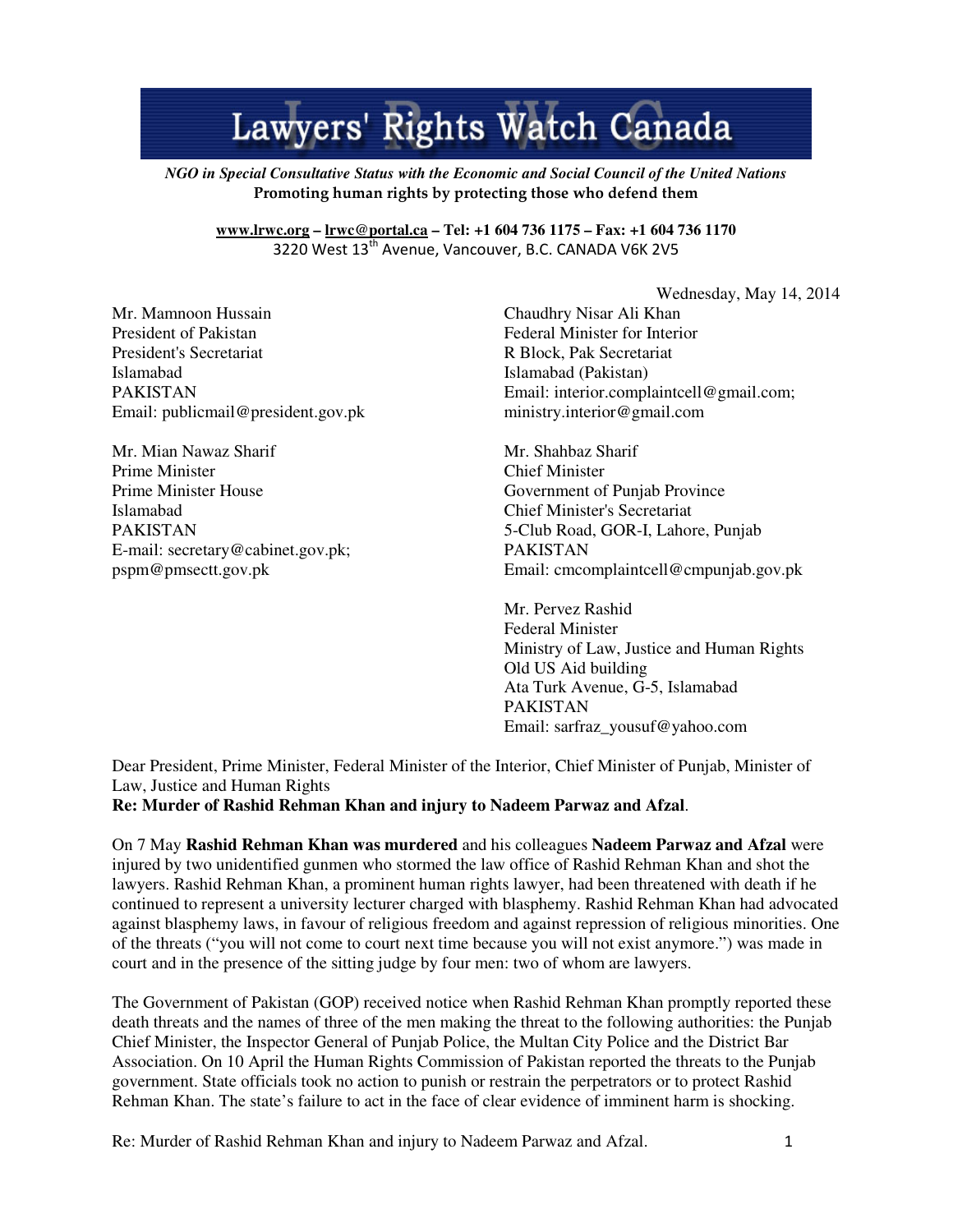The murder of Mr. Khan signals a crisis in Pakistan representing as it does a failure by the GOP to prevent lawless vigilantism against people peacefully exercising freedom of expression and to provide effective and timely protection to lawyers in jeopardy as a result of their lawful human rights advocacy. In addition to failing to take any action to protect the life of Rashid Rehman Khan, the GOP has apparently not acted to quell, or even discourage, lawless and brutal vigilantism against people—such as Rashid Rehman Khan—peacefully promoting religious tolerance and respect for freedoms of religion, expression and other human rights.

As a member of the United Nations since 30 September 1947 and a state party to the *International Convention on Civil and Political Rights* (*ICCPR*) ratified 23 June 2010, Pakistan has a legal duty to take effective measures to ensure the right to life of all persons and to take measures to effectively prevent and punish violations. The duty to specifically protect the lives and the personal and professional safety of lawyers is integral to Pakistan's duty under the *ICCPR* to ensure that all persons have effective access to legal services and to justice. A particular duty to provide protection to lawyers vulnerable to attack has also been identified.

Reports to government authorities of death threats against **Rashid Rehman Khan** for representing a client accused of blasphemy triggered Pakistan's legal duty arising from the *Universal Declaration on Human Rights* (UDHR) and the ICCPR to ensure the life of **Rashid Rehman Khan** by providing effective protection and restraining those making the threats. The murder of **Rashid Rehman Khan** and injury of his colleagues triggered Pakistan's legal duty to ensure timely and effective investigations followed by the prosecution and trial of the suspects. The United Nations Human Rights Committee (HR Committee), in a case involving a lawyer in Colombia, concluded that the State's failure to investigate a reported threat was itself a violation of the state's obligation to protect the victim's right to life, pursuant to Article 6(1) of the *ICCPR*. 1

The UN *Basic Principles on the Role of Lawyers<sup>2</sup> (Basic Principles)* elaborate on the duty of States to effectively protect the safety of lawyers. Unanimously adopted by the Eighth UN Congress on the Prevention of Crime and the Treatment of Offenders in Havana, Cuba (7 September 1990), the *Basic Principles* were subsequently endorsed by the United Nations General Assembly, which "urged States to respect them and to take them into account within the framework of their national legislation and practice". Principle 17 of the *Basic Principles* provides that "where the security of lawyers is threatened as a result of discharging their functions, they shall be adequately safeguarded by the authorities".<sup>3</sup>

Pakistan has violated its international law obligations by failing to:

1. Provide effective protection to **Rashid Rehman Khan;**

l

<sup>1</sup> UN Human Rights Committee, Communication No 859/1999: Colombia, 15 April 2002,  $CCPR/C/74/D/859/1999$  (Jurisprudence), at  $\S$  7.3 available at http://www.unhchr.ch/tbs/doc.nsf/0/b8708c80eebeec9ec1256c1b004c520f?Opendocument: "With regard to the author's claim that article 6, paragraph 1, was violated insofar as the very fact that an attempt was made on his life is a violation of the right to life and the right not to be arbitrarily deprived of life, the Committee points out that article 6 of the Covenant implies an obligation on the part of the State party to protect the right to life of every person within its territory and under its jurisdiction. In the case in question, the State party has not denied the author's claims that the threats and harassment which led to an attempt on his life were carried out by agents of the State, nor has it investigated who was responsible. In the light of the circumstances of the case, the Committee considers that there has been a violation of article 6, paragraph 1, of the Covenant". (emphasis added) <sup>2</sup> OHCHR, Basic Principles on the Role of Lawyers, Eighth United Nations Congress on the Prevention of Crime and the Treatment of Offenders, 1990, U.N. Doc. A/CONF.144/28/Rev.1, available at: http://www2.ohchr.org/english/law/lawyers.htm [Basic Principles].

<sup>3</sup> Ibid, at Principle 17.

Re: Murder of Rashid Rehman Khan and injury to Nadeem Parwaz and Afzal. 2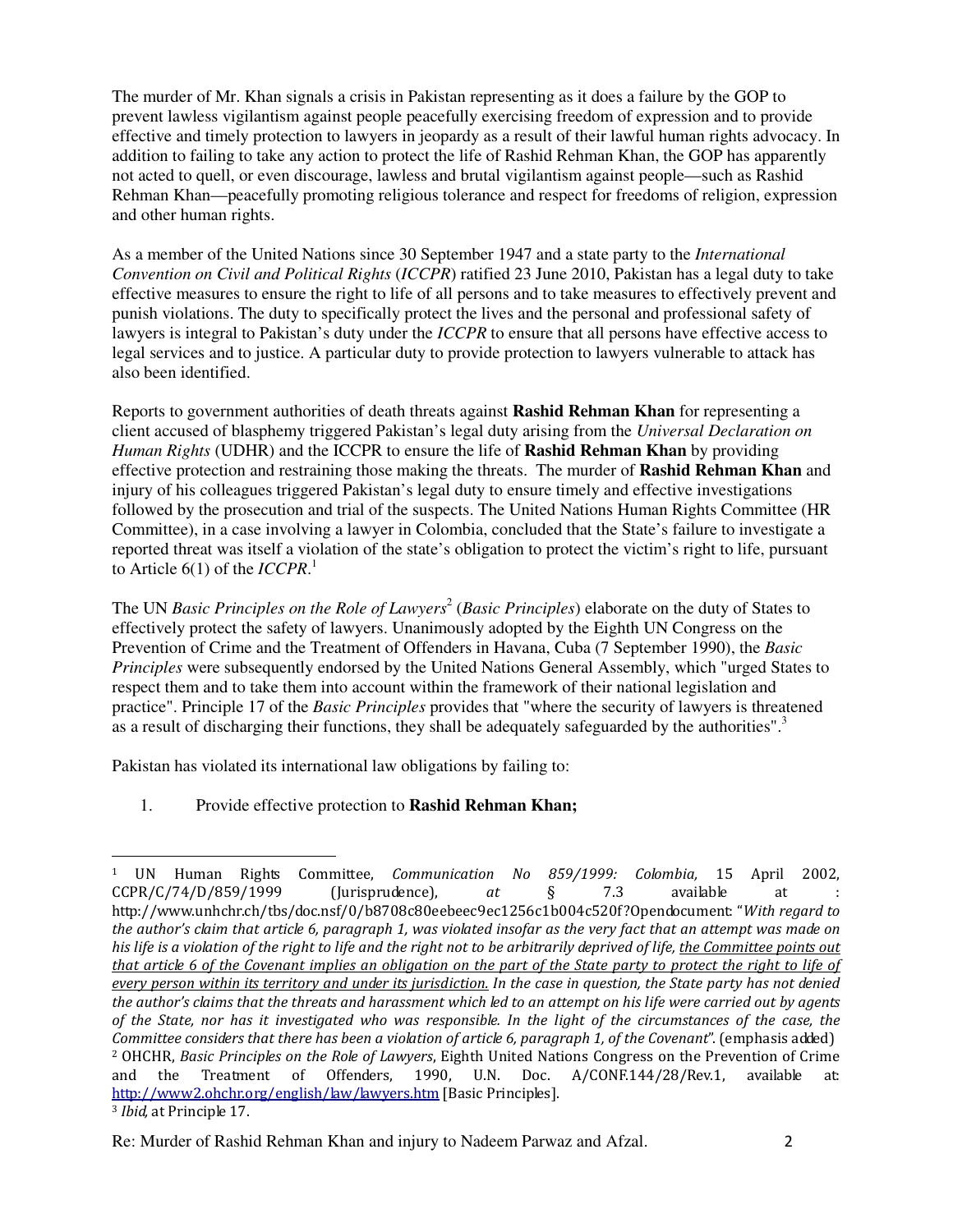- 2. Restrain the suspects identified by **Rashid Rehman Khan** through the use of arrest and prosecution powers;
- 3. Conduct a timely investigation and ensure the appropriate civil and criminal remedies;
- 4. Promote respect for freedom of religion, freedom of expression and tolerance for religious pluralism;
- 5. Prevent lawless vigilantism.

Pakistan's failure to take effective—or any—action to protect **Rashid Rehman Khan** or to prevent execution of the threat contributed to the death of a worthy human rights advocate. The GOP's failure also significantly undermines and adversely affects in Pakistan: (a) the safety of all lawyers representing unpopular cases; (b) the right and duty of all lawyers to represent clients without fear or interference; (c) the right of citizens to legal representation; (d) equal access to justice by people in controversial cases; and (e) remedies for victims of rights violations.

LRWC calls on the Government of Pakistan to promptly ensure:

- 1. Investigation of the murder of Mr. Khan that is independent of the Criminal Justice Branch of the GOP and of the Ministries in charge of prosecutors, police and other state authorities accused of responsibility for failing or refusing to provide protection;
- 2. Prosecution and trial of the suspected perpetrators of the threats and of the murder;
- 3. Investigation by the Human Rights Commission of Pakistan to: a/ determine why no protection was provided to Mr. Khan; b/ identify state authorities responsible for failing or refusing to provide protection; c/ recommend civil and/or criminal remedies;
- 4. Such other civil and criminal remedies as are appropriate;
- 5. Creation of a 'First Response Service' resourced to provide immediate protection to lawyers and other human rights defenders who believe themselves to be in jeopardy because of their work, in cooperation with the HRCP, Bar Associations and civil society;
- 6. Compliance with all provisions of the *ICCPR* and *UDHR*.

Thank you for your attention to this grave matter.

Sincerely,

Gail Davidson, Executive Director, LRWC

Copied to:

Dr. Faqir Hussain Registrar of the Supreme Court of Pakistan Constitution Avenue, Islamabad PAKISTAN Fax: +92 51 9213452 Email: mail@supremecourt.gov.pk

Gabriela Knaul UN Special Rapporteur on the Independence of Lawyers and Judges Office of the United Nations High Commissioner for Human Rights United Nations Office at Geneva 8-14 Avenue de la Paix 1211

Re: Murder of Rashid Rehman Khan and injury to Nadeem Parwaz and Afzal. 3